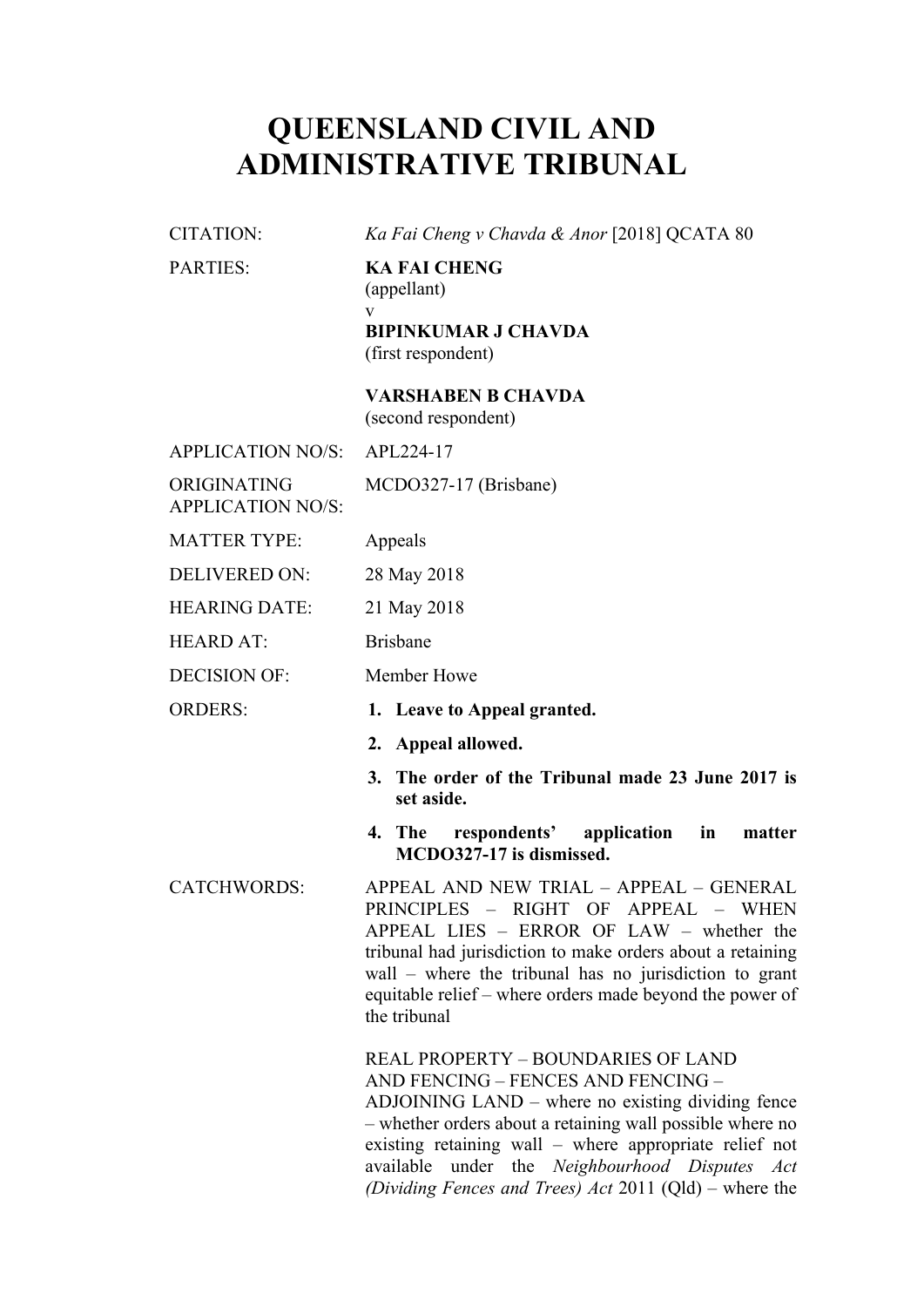relief sought equitable relief available in higher Courts

*Neighbourhood Disputes (Dividing Fences and Trees) Act* 2011 (Qld), s 11(2), s 35 *Property Law Act* 1974 (Qld), s 179

*Fin One Pty Ltd v Kucharski* [2018] QDC 25 *Jackson v Randall* [2002] 2 Qd R 31 *Pickering v McArthur* [2005] QCA 294

## APPEARANCES & REPRESENTATION: Applicant: Self-represented Respondent: Self-represented

## **REASONS FOR DECISION**

- [1] Mr Cheng and Mr and Mrs Chavda are neighbours.
- [2] Mr Cheng purchased his land to build a house after Mr and Mrs Chavda purchased their land and built their house. The street slopes from above the Chavdas down through Mr Cheng's property then down through other allotments.
- [3] Because the block slopes, Mr Cheng had to cut and fill his land. He cut near the Chavdas' land and used the cut material to fill and level the rest of his land. The parties want to build a retaining wall and fence between their respective properties but they do not agree on the contribution to the cost.
- [4] Mr and Mrs Chavda say they paid for their cut on the high side of their property and paid for the whole cost of a retaining wall there. They say Mr Cheng should pay for the retaining wall where he in turn has cut at the boundary between their properties.
- [5] The parties could not agree and Mr and Mrs Chavda applied to the Tribunal for orders that Mr Cheng pay for the retaining wall and also be directed to replace soil lost from their property at the cut. They wanted Mr Cheng to be ordered to pay half the cost of a dividing fence on top of the retaining wall after it was built.
- [6] The matter was heard in the Tribunal on 23 June 2017. The Tribunal ordered that Mr Cheng restore the land at the Chavdas' property to the state it was in in May 2015. Further, that Mr Cheng erect a retaining wall between the properties. Further again that Mr Cheng arrange for the construction of a dividing fence between the properties after which the Chavdas' were directed to pay Mr Cheng \$1,040.
- [7] Mr Cheng wants to appeal that decision.
- [8] Given this is an appeal from a decision made in the Tribunal's Minor Civil Dispute jurisdiction, leave to appeal must first be obtained before any appeal proceeds.<sup>1</sup>

1

QCAT Act, s 142(3)(a)(i).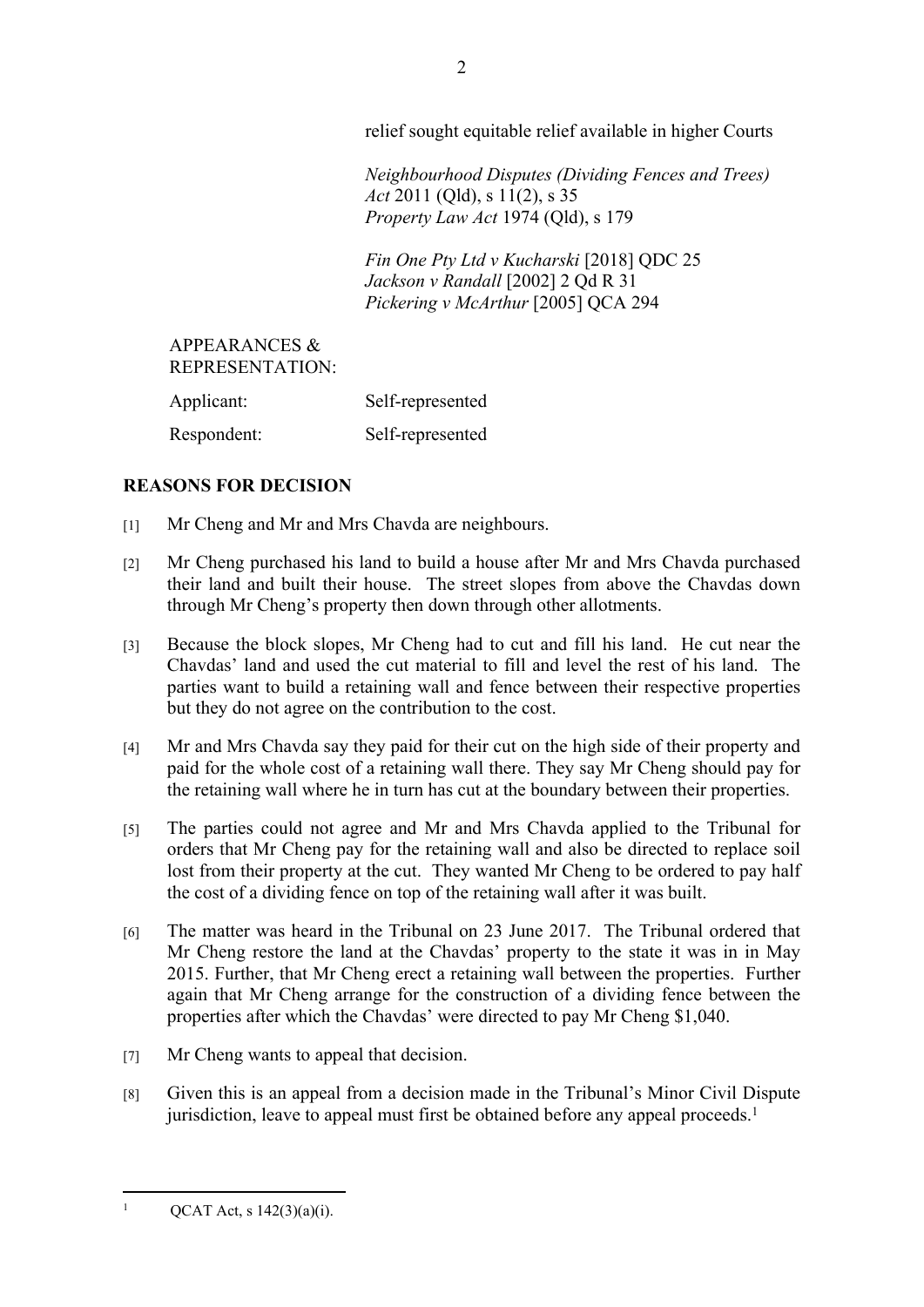- [9] Leave to appeal will usually only be granted where an appeal is necessary to correct a substantial injustice to the appellant and where there is a reasonable argument that there is an error to be corrected.<sup>2</sup>
- [10] Mr Cheng made application for leave to adduce fresh evidence at the hearing of the appeal. He filed nothing in the original hearing. Mr Cheng maintained that he had the material available at hearing but the Tribunal refused to accept it. The transcript shows however that the Tribunal asked for evidence but Mr Cheng, or his witness Mr Ng who seems to have given most of the evidence in the matter for Mr Cheng, said it was not available.<sup>3</sup> There is nothing in the transcript of the hearing to suggest the Tribunal refused to accept evidence.
- [11] Mr Cheng claimed he was overseas when the first hearing date was set and could not prepare for the hearing properly. But the Tribunal adjourned the first date of hearing because of Mr Cheng's overseas travel and the hearing took place 3 weeks after he returned to Australia.
- [12] On this basis leave to adduce fresh evidence at the appeal was refused.
- [13] As with many matters in the Minor Civil Dispute list, the parties are selfrepresented. Additionally, in this matter, English is not the first language of the parties. The Tribunal below commented that the parties were difficult to understand and the matter was confusing. From the transcript it is clear that was the case.
- [14] Mr Cheng's ground of appeal appears to be that the Tribunal erred in concluding Mr Cheng excavated his land when it was the Chavdas who filled their land. On that basis he says they should share the cost of the retaining wall.
- [15] The issue between the parties is an order about a retaining wall. There was no dispute about the dividing fence during the hearing, because the matter did not get to that point. The only matter canvassed was the issue of the retaining wall.
- [16] In concluding the matter the Tribunal made orders about the levelling of Mr Cheng's land and directed him to build the retaining wall. The order about a dividing fence appears to have been virtually an afterthought.
- [17] The Tribunal clearly fell into error in making the orders it did. There is no power in the Tribunal to make orders about construction of a retaining wall or about significant land work on a party's property in conjunction with orders about building a retaining wall.
- [18] Under the former *Dividing Fences Act* 1953 (Old), "fence" was defined as:

a structure of posts and boards, palings, rails, galvanised iron … enclosing or bounding land, and includes any foundation, foundation wall, or support reasonably necessary for the support and maintenance of the fence, but does not include a wall which is part of a house or other building.<sup>4</sup>

<sup>2</sup> *Pickering v McArthur* [2005] QCA 294, [3].

<sup>3</sup> Transcript 1-17 Line 29-44, T1-34 L36, T1-35 L23, T1-37 L37.

<sup>4</sup> S 6(1).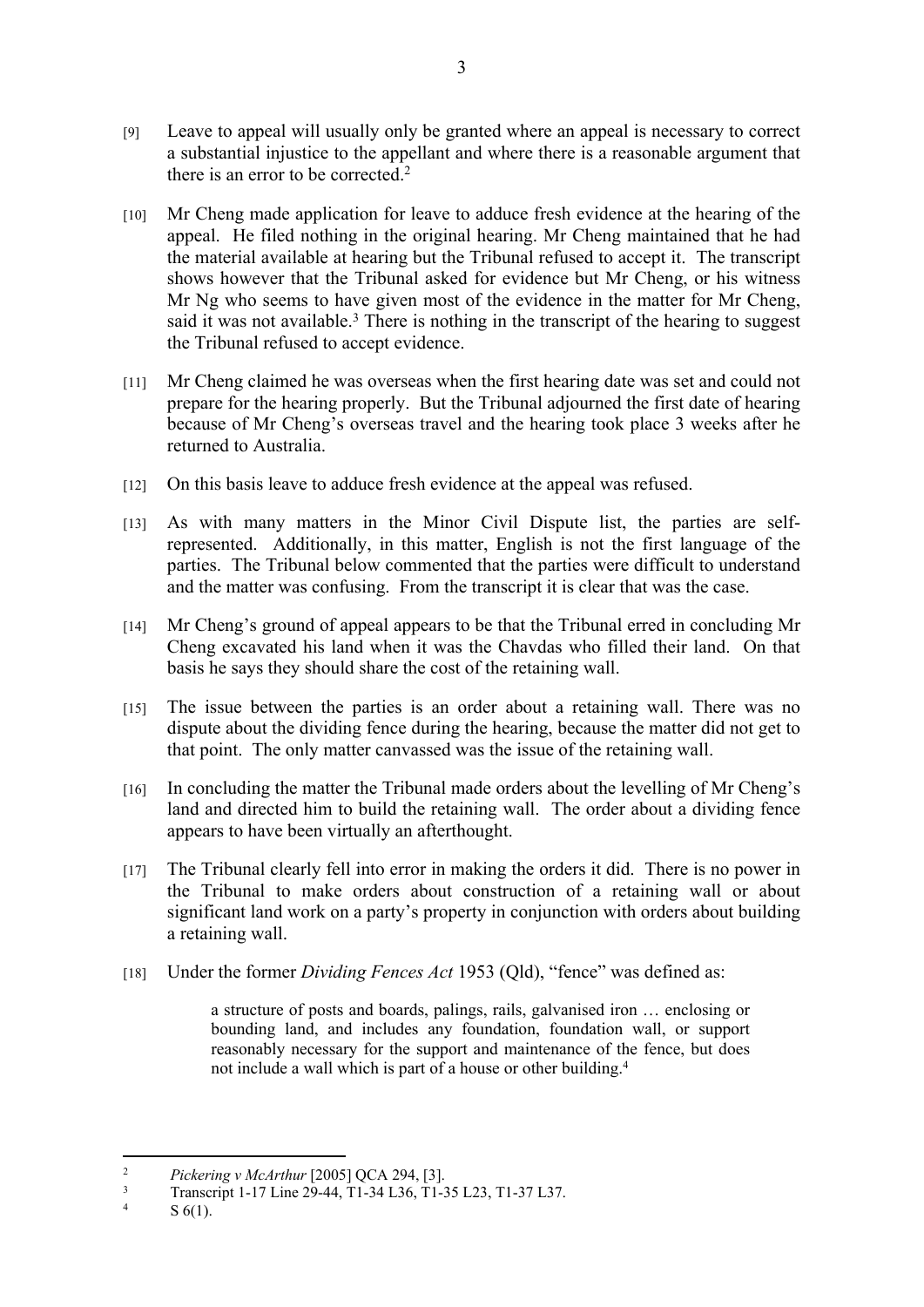- [19] In *Jackson v Randall<sup>5</sup>* the Supreme Court found that under the definition in that Act it was irrelevant that the section at the base, the retaining wall, consisting of sleepers, formed a separate purpose to a dividing fence, that is that it was for the purpose of soil retention. A retaining wall was not excluded by the definition from being part of a fence if it was not a wall of a house or other building.
- [20] The *Neighbourhood Disputes (Dividing Fences and Trees) Act* 2011 (Qld) (the Act) remedied that and the definition of dividing fence under s 11(2) of the current Act excludes a retaining wall:

11(2) However a fence is not –

(a) a retaining wall; or

- (b) a wall that is part of a house, garage or other building.
- [21] The Tribunal has power under the Act to make orders about dividing fences. It has no power to make orders about a retaining wall.
- [22] The Act does say that the Tribunal can order:

 $S$  35(1)(f) ... any other work to be carried out that is necessary to carry out the fencing work … including work for a retaining wall;

- [23] However such orders about retaining walls are only ancillary and secondary to making orders about fencing work. Where there is no existing fence or retaining wall such as here in the present dispute, the power in s  $35(1)(f)$  is not enlivened.
- [24] The rationale behind the exclusion of any power to make orders for construction of retaining walls is explained in the explanatory notes to the legislation:<sup>6</sup>

A retaining wall is not a fence. It serves a different purpose which is to support excavated or filled earth.

As the NSW Law Reform Commission explained in its Report 59 (1988) Community Law Reform Program: Dividing Fences, at paragraph 4.8:

"*Retaining walls serve quite different purposes from fences. They are usually substantial and expensive structures which repose within the subsurface of the land of one adjoining owner, and are therefore required to withstand considerable lateral stress. They also interfere with the cross-flow of subterranean water and so must normally include weep holes and other drainage works. The foundations or footings often encroach substantially upon the downward adjoining landowner. Retaining walls are usually erected solely for the benefit of the owner who undertakes excavation work*:…"

Alternatively, retaining walls can be established to support "built up" earth. Generally retaining walls involve engineering specifications prior to construction. They are more than the mere levelling of dirt.

Unlike fences, it is not usually possible to make both adjoining owners

<sup>5</sup> [2002] 2 Qd R 31, 32-3.

<sup>6</sup> Neighbourhood Disputes Resolution Bill 2010, page 14.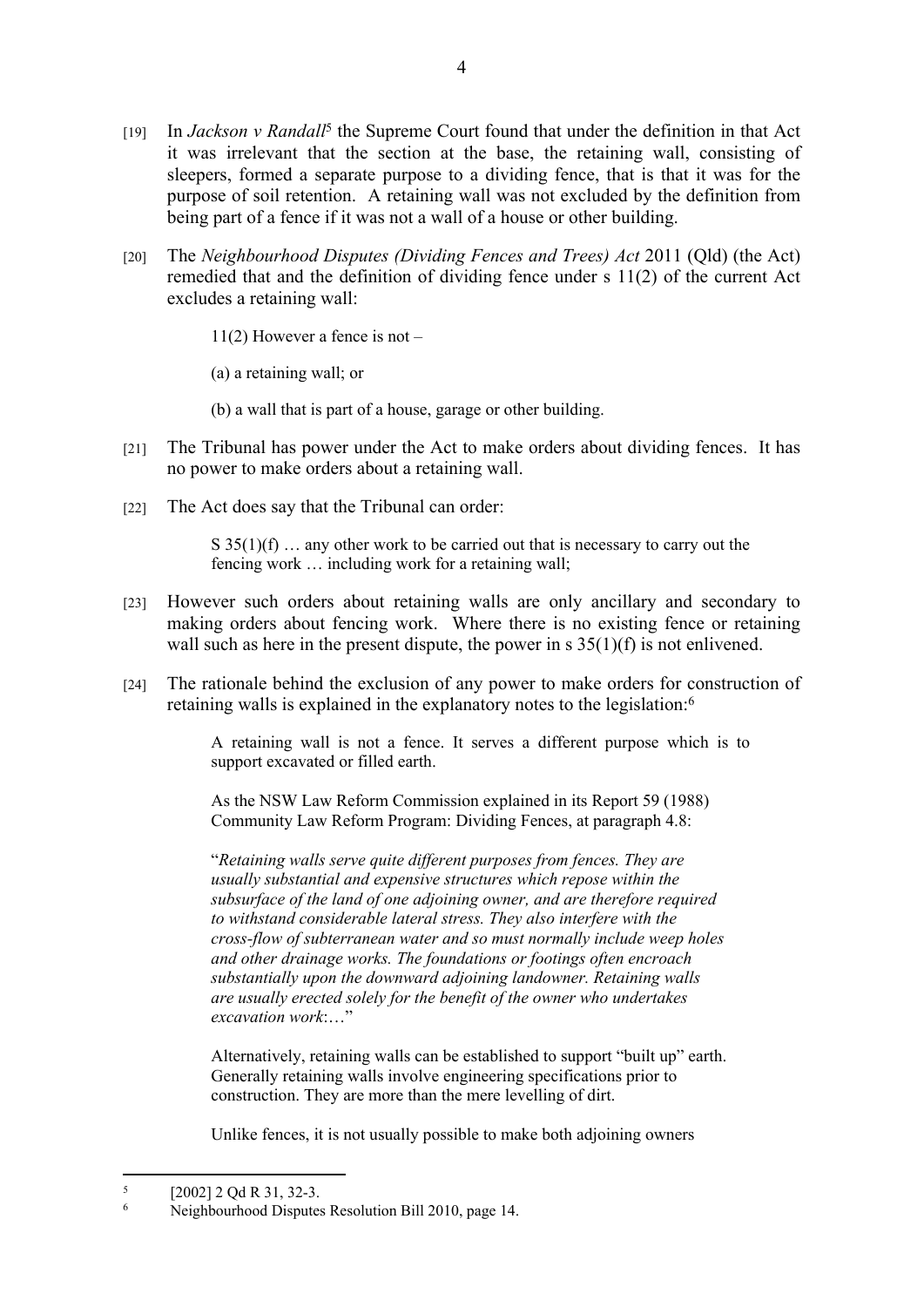liable for the cost of maintaining, repairing or replacing a retaining wall. This is because usually a retaining wall is of greater benefit to one of the adjoining owners.

However, the kinds of orders which QCAT can make about carrying out fencing work include work for a retaining wall if the repair of the fence is dependent upon the work for the retaining wall.

- [25] Hence, unlike dividing fences, the owner who benefits most from a retaining wall will usually be responsible for the cost of its construction. To determine who gets the benefit may not be obvious. It may require significant engineering evidence, which may not be appropriate for the quick, efficient hearings set down for the Tribunal's Minor Civil Dispute jurisdiction, particularly with self-represented parties.
- [26] What avenues are available to neighbours in the position of the present parties? The answer is, unfortunately, not many.
- [27] Matters may sometimes be transferred from the Tribunal to a Court with more appropriate powers. No application for that was considered at the hearing below. But a transfer to which Court would be appropriate in any case?
- [28] The Magistrates Court does not exercise any greater power than the Tribunal in dividing fence matters. The Magistrates Court is an inferior court (as is the Tribunal) and only has jurisdiction granted it by statute, which here is limited to the Act. The Magistrates Court does have a greater monetary jurisdiction where the cost of the dividing fence exceeds \$25,000. But the Magistrates Court has no power to grant equitable relief, such as injunctive relief directing construction or precluding construction of retaining walls.<sup>7</sup>
- [29] The District Court and the Supreme Court have the necessary powers to grant equitable relief such as to direct construction or prevent construction of retaining walls, and to determine which party is responsible for such. The cost of such proceedings however would, for most home owners, be impossible to meet.
- [30] By s 179 of the *Property Law Act* 1974 (Qld):

Right to support of land and buildings

For the benefit of all interests in other land which may be adversely affected by any breach of this section, there shall be attached to any land an obligation not to do anything on or below it that will withdraw support from any other land or from any building, structure or erection that has been placed on or below it.

[31] Where s 179 is breached with say one neighbour cutting land at the boundary and thereby withdrawing support from the adjoining neighbour's land, that work may constitute an actionable nuisance both under s 179 and under the common law. That claim might be brought in the Magistrates Court however it would only sound in damages.

<sup>7</sup> *Fin One Pty Ltd v Kucharski* [2018] QDC 25, [6].